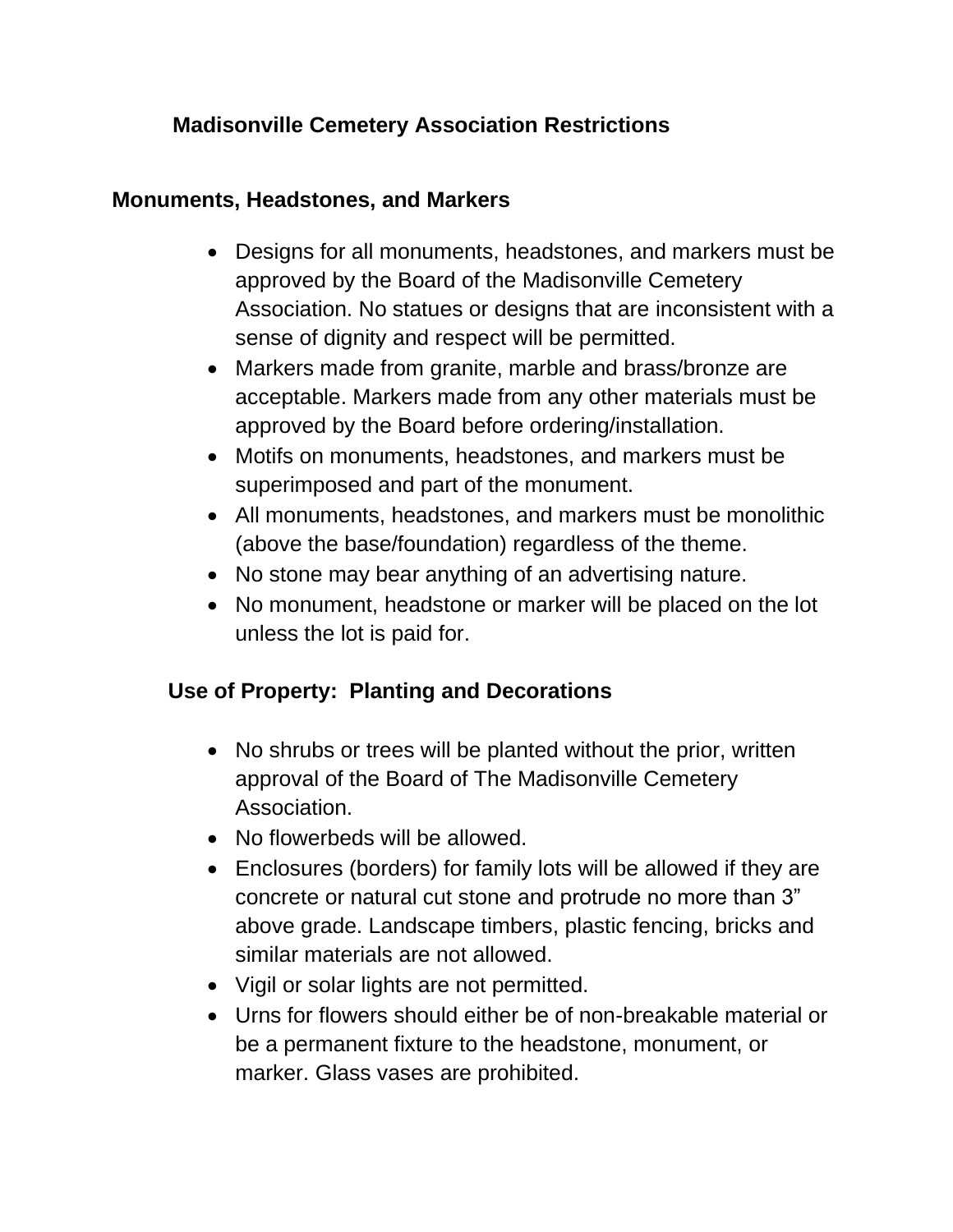- Potted plants, baskets, and flowers will be permitted at Easter, Mother's Day, Father's Day, and Memorial Day or any other day that commemorates a special occasion including, but not limited to, a birthday or anniversary. Wreaths or sprays of natural evergreens are allowed during the Christmas season. All such decorations are to be removed ten (10) days after the specific holiday or as soon as they become faded or unsightly. Maintenance crews will periodically discard all real and/or artificial flowers and decorations that have faded, are broken, or deemed inappropriate by the Board of Madisonville Cemetery Association.
- The cemetery will not be responsible for any flowers, decorations, holders, other devices or receptacles placed on a grave.
- Prohibited item include, but are not limited to : Stepping stones, wooden benches, trellises, headboards, fences or similar enclosures around lots or graves, items hanging from trees/shrubbery, bird feeders, bird houses, bird baths, balloons, pinwheels, wind chimes, wooden signs, banners, shepherd's hooks, statues, glass objects/containers, ceramic objects/containers, rocks, shells, toys, stuffed animals, perpetual or solar lights, candles, gravel, lawn ornaments, mulch, pennants, pottery items, poles, rods, rocks, shells, signs, tin decorations, tinsel or edging.

### **Conduct of Visitors**

- No person shall, within cemetery limits, gather any wild or cultivated flowers, or disturb any floral design or vase.
- No person shall write upon or mark on any monument, gravestone or other structure planned or designed as a memorial for the deceased.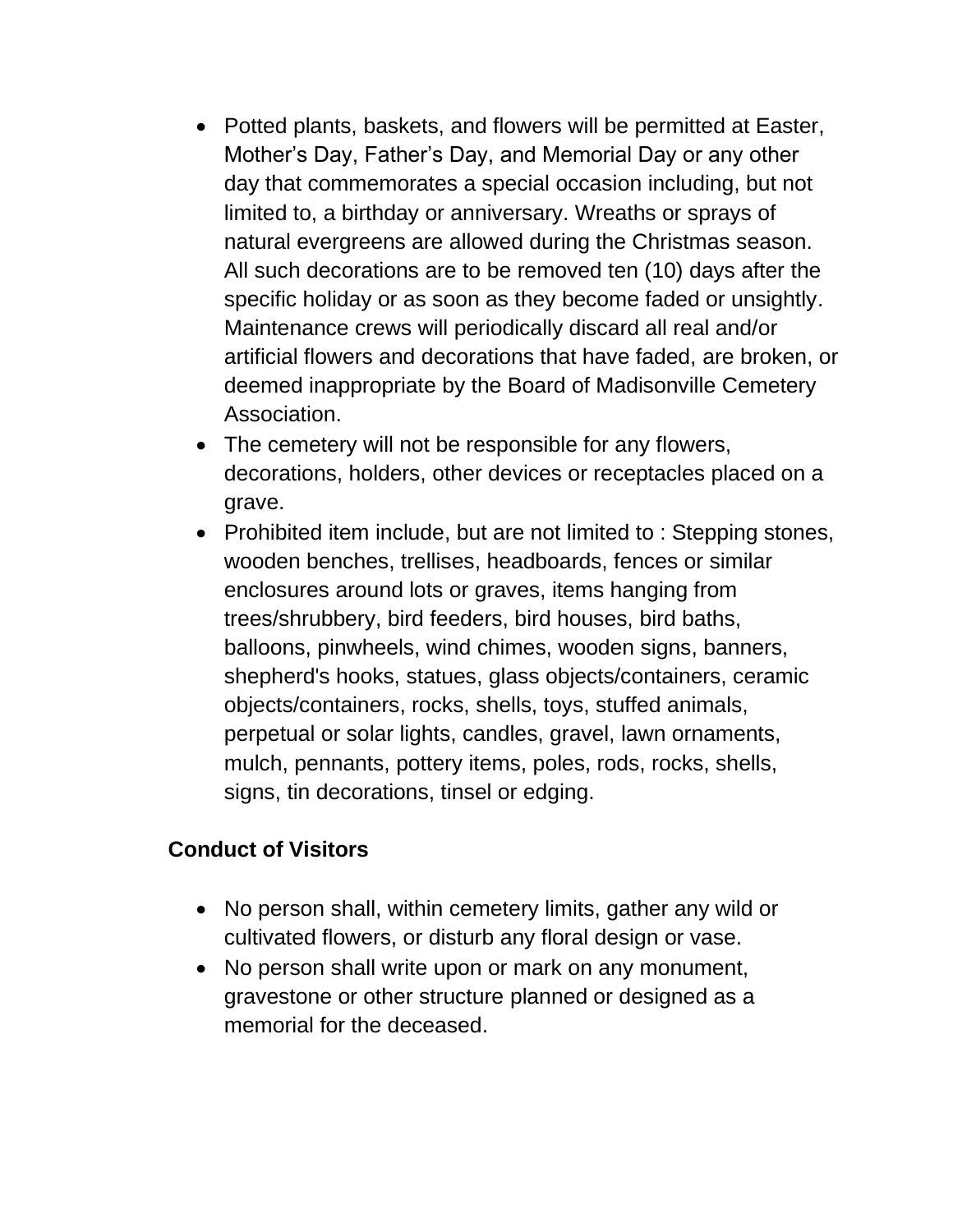- No person shall ride a bicycle within cemetery limits, except a lot owner, for purposes of visiting his own lot or deceased member.
- No person shall enter or remain in a cemetery for any purpose other than to attend a funeral, care for a lot or grave, or visit a lot or grave.
- No person shall engage in loud talking or boisterous conduct of any sort in the cemetery, nor bring refreshments or alcoholic beverages into the cemetery.
- No person taking care of his own lot or the lot of another shall leave weeds, flowers, grass, or rubbish of any sort on any other lot or on any of the paths or roads of the cemetery.
- No person shall place, throw, deposit, discharge or cause to be placed, thrown, deposited or discharged, any trash, bottles, cans, refuse, garbage, debris, scrap waste, or any other material of any kind on any path, road, lot or any land within the cemetery limits.
- Any person found to be in violation of any of the above provisions of the city ordinances, or of any cemetery rules or regulations, shall be subject to prosecution to the maximum extent allowable under all applicable laws, regulations, rules, and ordinances.
- The provisions shall not be applicable to any cemetery personnel, any member of the police or fire departments, or any other city employee if compliance with such provision would interfere with the ability of that person to properly perform the duties of his position.

### **Maintenance**

• Maintenance is under the direction and supervision of the Board of The Madisonville Cemetery Association. This includes: upkeep of lots including mowing and trimming of